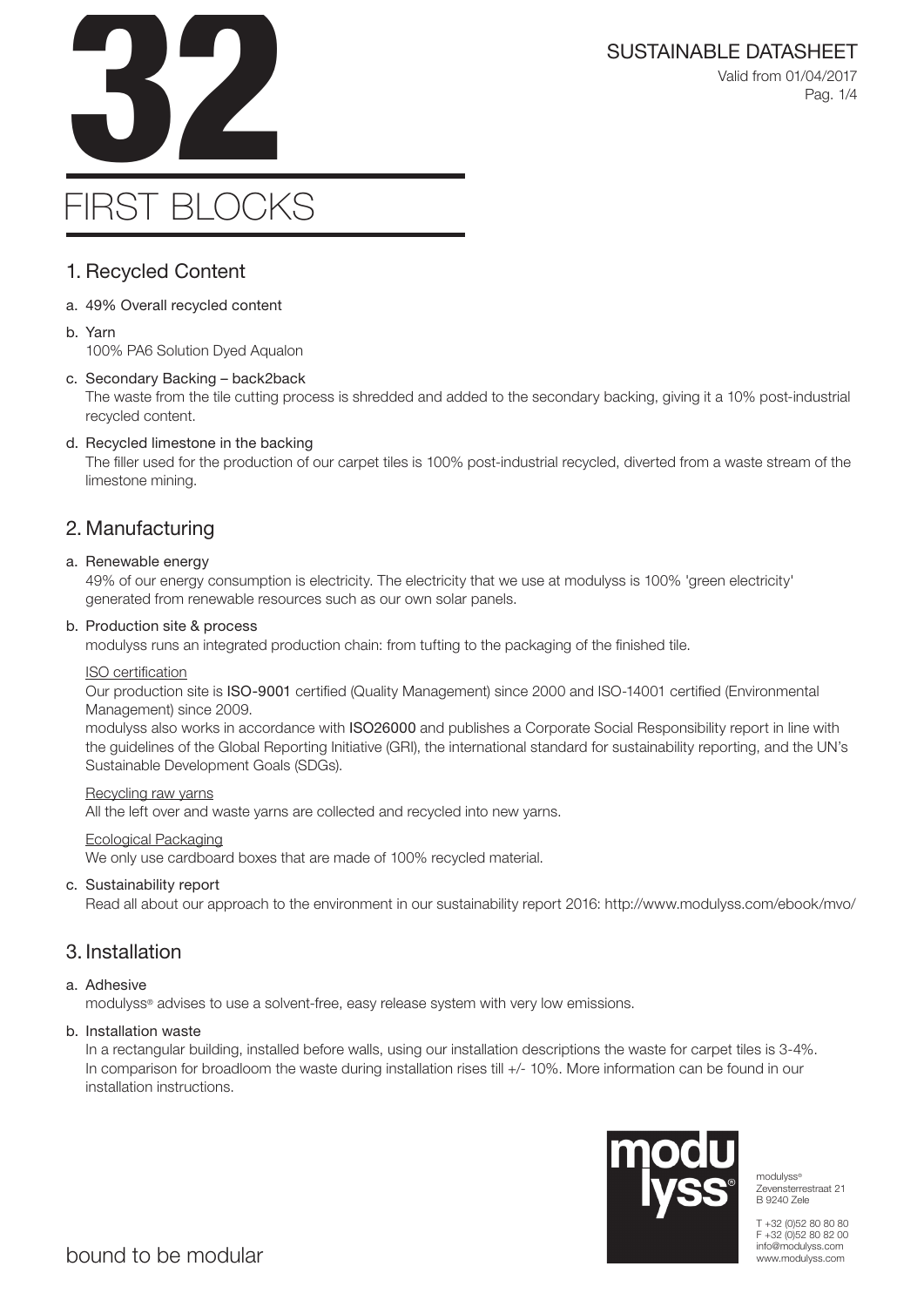# SUSTAINABLE DATASHEET

product: First Blocks Pag. 2/4

# 4. End of Life

### a. Re-use

At the end of life, after cleaning, carpet tiles can be re-used in non-critical areas, to extend the product life.

b. Recycling

Carpet tiles can be used as raw material for the backing of new carpet tiles in our back2back program.

c. CARE

Partnership modulyss®/Vanheede Environment Group in which carpet tiles are converted into secondary fuel to reduce  $\mathrm{CO}_2$  emissions significantly. The minerals are extracted from the carpet tiles and recycled into raw material for the cement production industry, which results in  $\pm$  50% recycling of our carpet tiles.

# 5. Voc's & Chemical Substances

This product fulfills the testing criteria for emissions of:

- a. DIBT (DE) Deutsche Institute für BauTechnik TVOC28<1,0 mg/m³ This product is DIBT-certified, Abz-nummer Z-156.601-604.
- b. CRI (US and international) Carpet & Rug Institute

Compliant to the requirements of Green Label Plus, GLP 1100 (see LEED®, point 6.b)

c. GUT (DE)

Gemeinschaft Umwelfreundlicher Teppichboden

TVOC28<100 μg/m³

This product meets the GUT-criteria, GUT-license number FD55AAEA. These criteria include VOC tresholds, odour and chemical substances.

d. REACH (EU)

modulyss® complies with the strict European REACH standards.

e. Sundahus (SE)

SundaHus Miljödata is a system of health and environmental assessment of products in the construction and real estatebusinesses. The core of the system is a database of substances, materials and products. B-rating.

f. M1 (FI)

This certificate is granted by the Building Information Foundation RTS sr. The aim of the classification is to enhance the development and the use of low-emitting building materials to create a healthy indoor environment.

# 6. Environmental Product Declaration (EPD)

An EPD is a standardized way to provide information on the environmental impact of a product during the entire life. They include information on the environmental impact of raw material extraction and production, energy use and efficiency, content of materials and chemical substances, emissions to air, soil and water and waste generation. A product-specific EPD in accordance with the ISO14025 and EN15804, is available for this product. The EPD-declaration-number is EPD-MOD-20150181-CBC2-EN.



modulyss® Zevensterrestraat 21 B 9240 Zele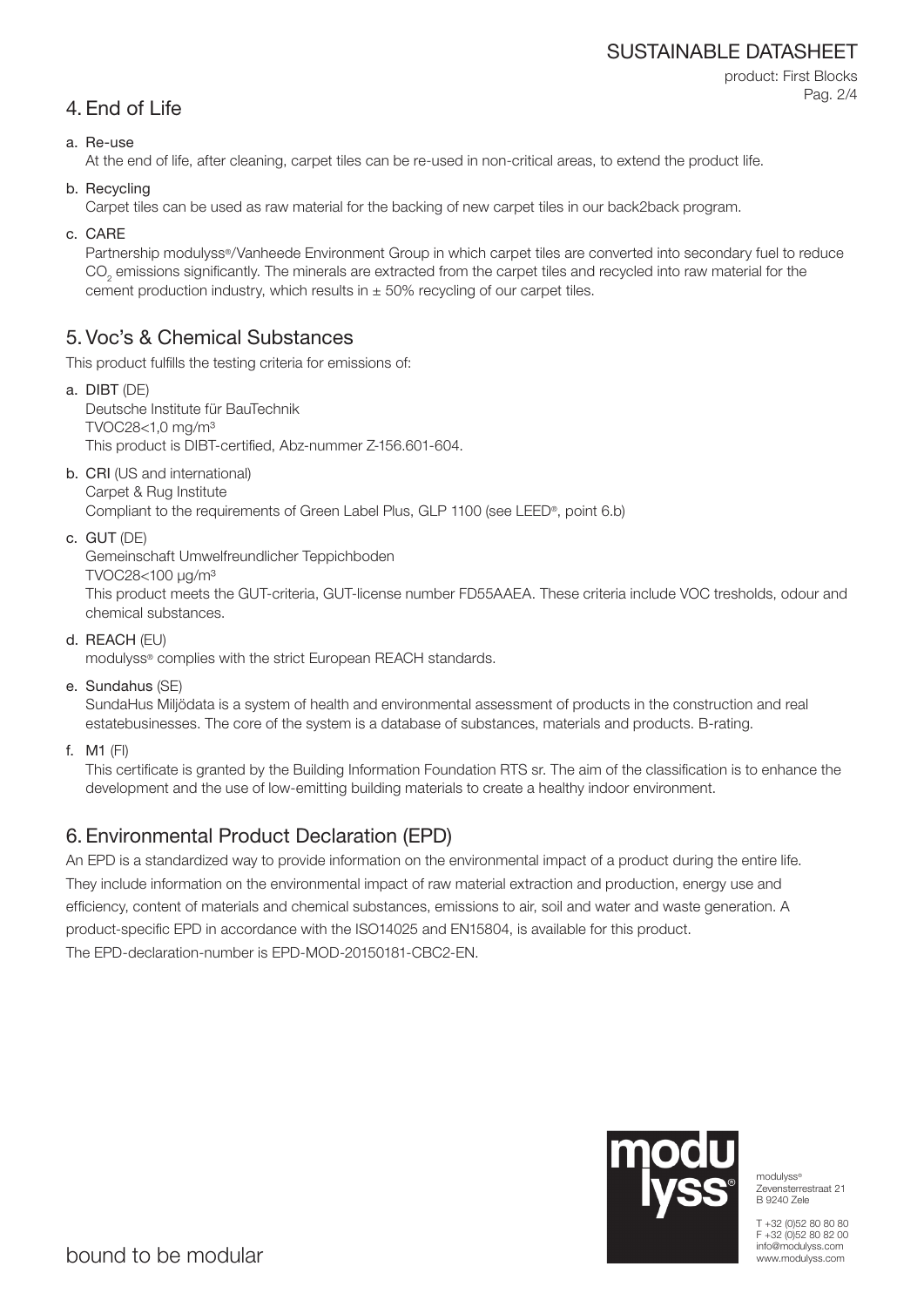SUSTAINABLE DATASHEET

# 7. Compliance to Green Building Certifications

product: First Blocks Pag. 3/4

### a. BRE Global (UK)

Building Research Establishment This product can contribute towards credits in:

### Hea 02 – Indoor Air Quality

To recognise and encourage a healthy internal environment through the specification and installation of appropriate ventilation, equipment and finishes.

- Use of a low-emission adhesive on installation (BN EN 13999-1:2007) can contribute to this credit.
- modulyss® carpet tiles meet the requirements of EN14041, including E1 classification for formaldehyde emissions, and can contribute to the credit for a healthy indoor air quality.

#### Hea 05 – Acoustic performance

To ensure the buildings' acoustic performance including sound insulation meet the appropriate standards for its purpose. This product is highly sound-absorbent. It reduces contact noise by 24 decibels (ΔL<sub>w</sub> - ISO 10140) and has an absorption coefficient of 0.15 (ISO 354).

### MAT 1 – Life Cycle Impact

#### BREEAM Rating Offices

Certificate ENP 428 ah, A rating – Eco point score 0.314

To recognise and encourage the use of construction materials with a low environmental impact (including embodied carbon) over the full life cycle of the building. For more information on the Green Guide to Specification visit www.bre. co.uk/greenguide or www.greenbooklive.com

#### MAT 5 – Designing for Robustness

To recognise and encourage adequate protection of exposed elements of the building and landscape, therefore minimising the frequency of replacement and maximising materials optimisation. This product satisfies the requirements of EN1307 classification, class 33 - LC1 for intensive use in a contract environment.

#### WST 01 – Construction Waste Management

To promote resource efficiency via the effective management and reduction of construction waste. This product can contribute to waste reduction on site. See item 3, installation, for more details. Concerns cutting waste on installation of carpet tiles.

#### b. LEED (US and international)

Leadership in Energy and Environmental Design modulyss products can contribute to the following LEED v4 credits:

- MR credit: Interiors Life-Cycle Impact Reduction
- MR credit: Building product disclosure and optimization Environmental Product Declarations MR4 Post-Industrial recycled content: 49%
	- MR4 Post-Consumer recycled content: 0%
- MR credit: Building product disclosure and optimisation Material ingredients
- MR credit: Construction and demolition waste management
- EQ credit: Low emitting materials
- EQ credit: Indoor air quality assesment
- EQ credit: Acoustic performance.

Products are not reviewed under LEED, LEED credit requirements cover the performance of materials in aggregate, not the performance of individual products of brands. For more information on LEED, visit www.usgbc.org/contact

c. HQE (FR)

#### Haute Qualité Environnementale

In 2005 modulyss® was awarded the HQE certificate by FDES in accordance with NF P01 010. This product can contribute to seven of the 13 HQE targets as follows:



modulyss® Zevensterrestraat 21 B 9240 Zele